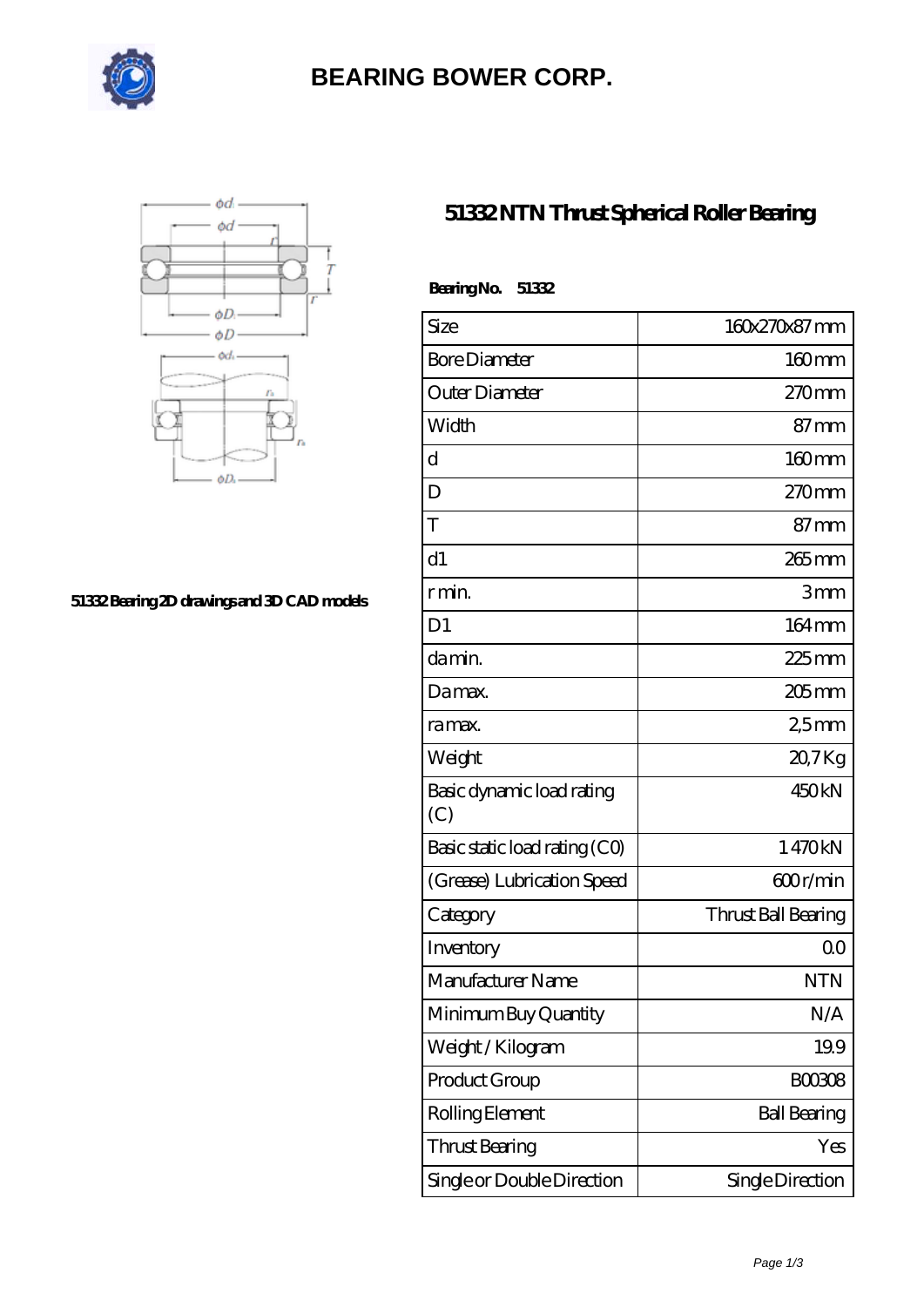

# **[BEARING BOWER CORP.](https://ballersunited.org)**

| <b>Banded</b>                          | No                                                                                                                                                                   |
|----------------------------------------|----------------------------------------------------------------------------------------------------------------------------------------------------------------------|
| Cage Material                          | Steel                                                                                                                                                                |
| Precision Class                        | ABEC 1   ISO PO                                                                                                                                                      |
| Component Description                  | Roller Assembly Plus<br>Raceways                                                                                                                                     |
| <b>Other Features</b>                  | Single Row   With Flat Seat                                                                                                                                          |
| Long Description                       | 160MM Bore 1; 164MM<br>Bore 2, 270MM Outside<br>Diameter; 87MM Height;<br>Ball Bearing, Single<br>Direction; Not Banded;<br>Steel Cage; ABEC 1   ISO PO<br>Precision |
| Inch - Metric                          | Metric                                                                                                                                                               |
| Category                               | Thrust Ball Bearings                                                                                                                                                 |
| <b>UNSPSC</b>                          | 31171552                                                                                                                                                             |
| Harmonized Tariff Code                 | 8482105008                                                                                                                                                           |
| Noun                                   | Bearing                                                                                                                                                              |
| Keyword String                         | <b>Ball Thrust</b>                                                                                                                                                   |
| Manufacturer URL                       | http://www.ntnamerica.co<br>m                                                                                                                                        |
| Manufacturer Item Number               | 51332                                                                                                                                                                |
| Weight/LBS                             | 45,63569                                                                                                                                                             |
| Outside Diameter                       | 1063Inch   270Millimeter                                                                                                                                             |
| Bore 2                                 | 6457 Inch   164 Millimeter                                                                                                                                           |
| Overall Height with<br>Aligning Washer | OInch   OMillimeter                                                                                                                                                  |
| Height                                 | 3425Inch   87 Millimeter                                                                                                                                             |
| Bore 1                                 | 6.299 Inch   160 Millimeter                                                                                                                                          |
| bore diameter:                         | $160$ mm                                                                                                                                                             |
| dynamic load capacity:                 | 45000N                                                                                                                                                               |
| outside diameter:                      | 270mm                                                                                                                                                                |
| operating temperature<br>range:        | $-40$ to $120^{\circ}$ C                                                                                                                                             |
| overall width:                         | 87 mm                                                                                                                                                                |
|                                        |                                                                                                                                                                      |